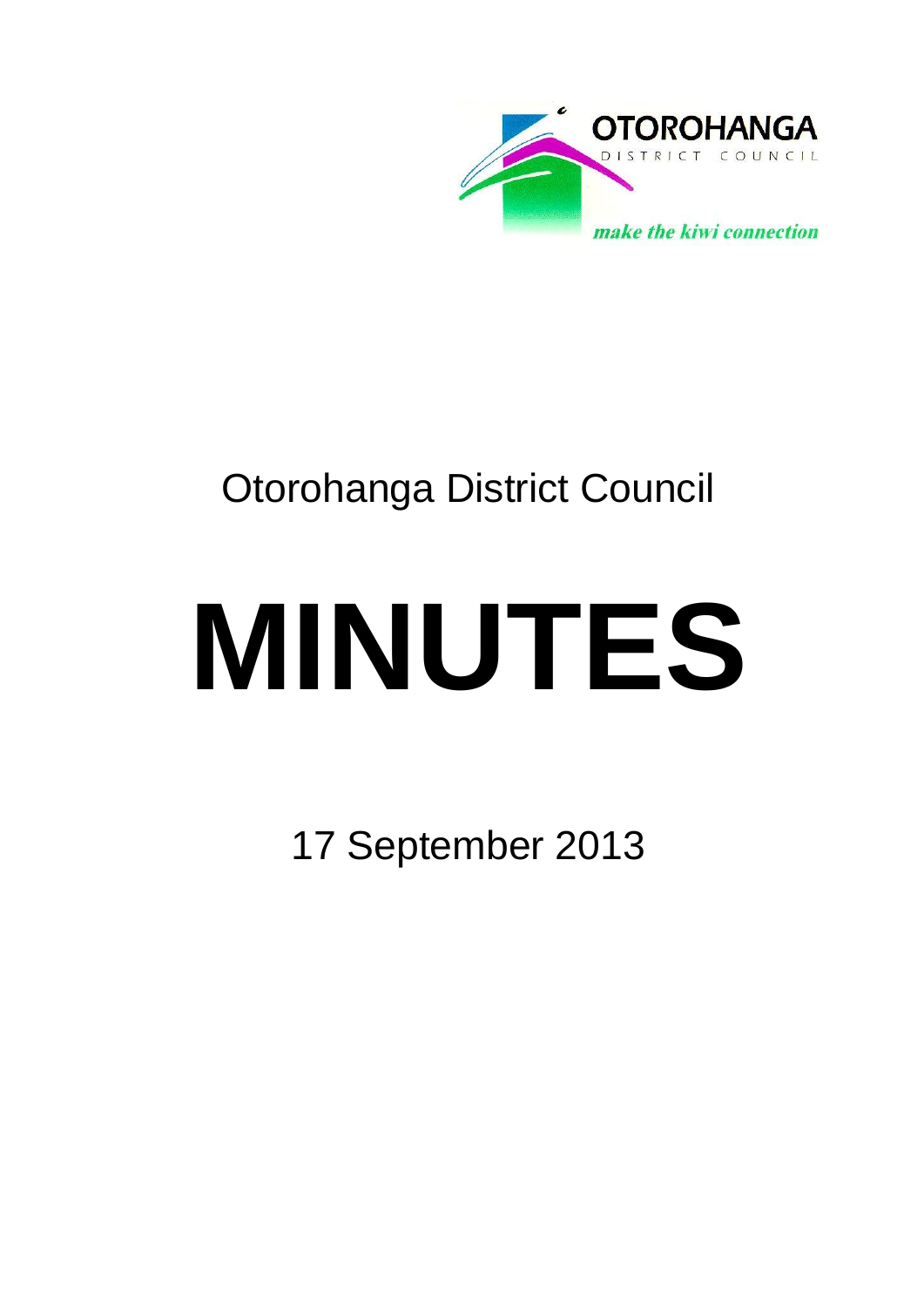#### **OTOROHANGA DISTRICT COUNCIL**

17 September 2013

Minutes of an ordinary meeting of the Otorohanga District Council held in the Council Chambers, Maniapoto St, Otorohanga on Tuesday 17 September 2013 commencing at 10.05am.

### **MINUTES**

Minutes are unconfirmed and subject to amendment at the next meeting of Council.

#### **ORDER OF BUSINESS:**

| <b>ITEM</b>            | <b>PRECIS</b>                                                                   | <b>PAGE</b>    |
|------------------------|---------------------------------------------------------------------------------|----------------|
| <b>PRESENT</b>         |                                                                                 | 1              |
| IN ATTENDANCE          |                                                                                 | 1              |
| <b>APOLOGIES</b>       |                                                                                 | 1              |
| <b>OPENING PRAYER</b>  |                                                                                 | 1              |
|                        | <b>ITEMS TO BE CONSIDERED IN GENERAL BUSINESS</b>                               | 1              |
|                        | <b>CONFIRMATION OF MINUTES - 27 AUGUST 2013</b>                                 | 1              |
| Item $386$             | DRAFT MANAGEMENT ACCOUNTS TO 30 JUNE 2013                                       | 1              |
| Item 387               | CARRYOVERS 2012/13/14                                                           | $\overline{2}$ |
| Item 388               | REWAREWA RESERVE                                                                | 2/5            |
| Item $390$             | CONFIRMATION OF LIQUOR CONTROL BYLAW                                            | 3              |
| Item $389$             | PROPOSED OPTIC FIBRE CABLE INSTALLATION                                         | 6              |
| Item $391$             | ROAD LEGALISATION PART SIRCOMBE ROAD SO 462652 & SO 427303                      | $\overline{7}$ |
| Item $392$             | MANIAPOTO FAMILY VIOLENCE INTERVENTION NETWORK - PICNIC IN<br>THE PARK PROPOSAL | 8              |
| <b>GENERAL</b>         |                                                                                 | 8              |
| <b>MEETING CLOSURE</b> |                                                                                 | 10             |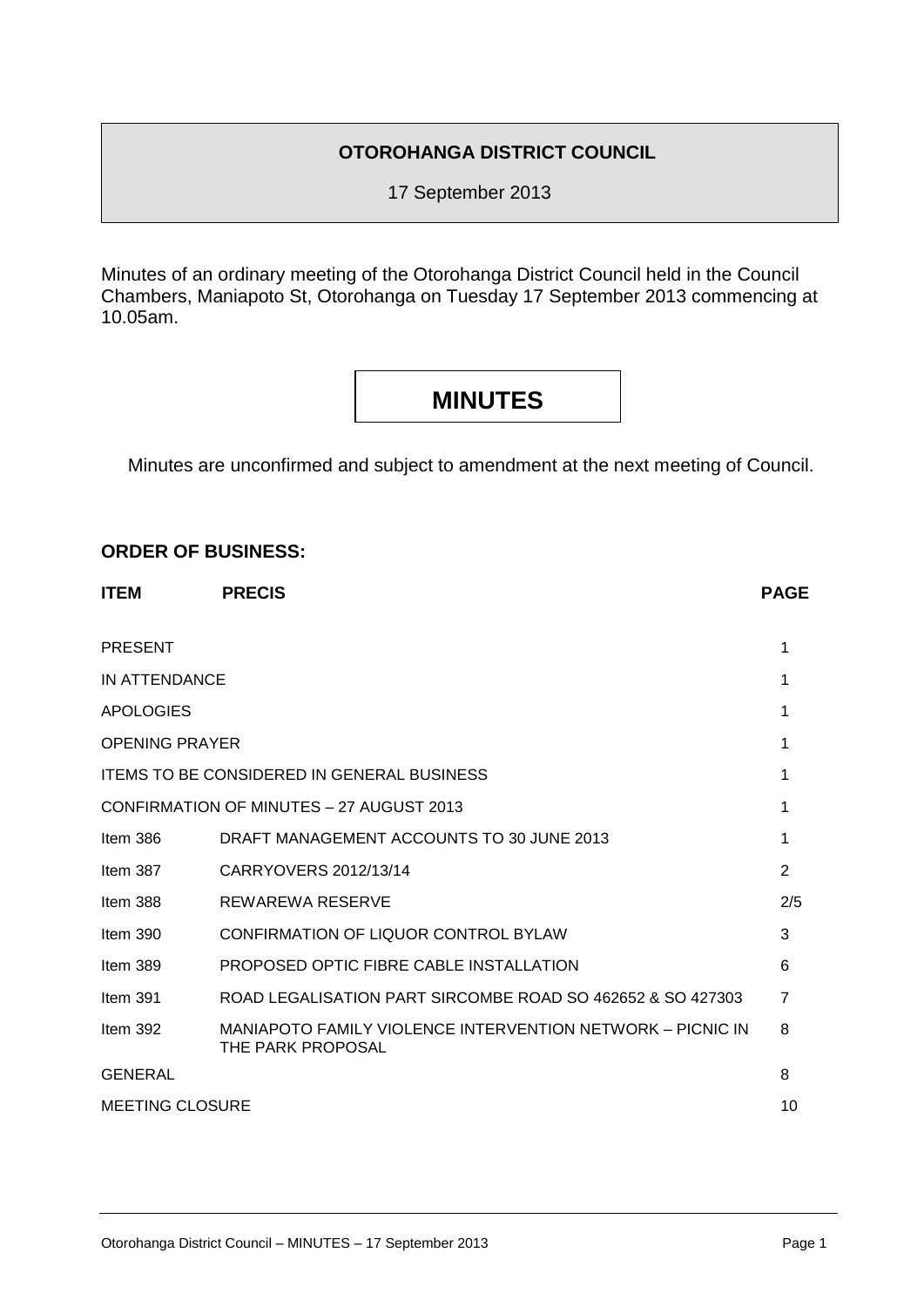#### **PRESENT**

Mr DF Williams (Mayor), Crs MM Baxter, S Blackler, RM Johnson, AG Ormsby, KC Phillips, DM Pilkington and RJ Prescott.

#### **IN ATTENDANCE**

Messrs DC Clibbery (Chief Executive & Engineering Manager), GD Bunn (Finance & Administration Manager), AR Loe (Environmental Services Manager) and CA Tutty (Governance Supervisor).

#### **OPENING PRAYER**

Cr Blackler read the Opening Prayer.

His Worship welcomed Councillors, staff, members of the press and the public to the meeting.

#### **CONFIRMATION OF MINUTES – 27 AUGUST 2013**

**Resolved** that the minutes of the meeting of the Otorohanga District Council held on 27 August 2013, as previously circulated, be approved as a true and correct record of that meeting.

#### **Cr Baxter / Cr Pilkington**

#### **MATTERS ARISING**

Cr Blackler referred to page 2, Otorohanga & Waipa Water Supplies, in particular the second to last sentence and requested that the words 'such as' be deleted.

#### **REPORTS**

#### **Item 386 DRAFT MANAGEMENT ACCOUNTS TO 30 JUNE 2013**

#### **Discussion**

The District Accountant attended the meeting and presented the Draft Management Accounts to 30 June 2013. The Roading Manager was also in attendance during discussion on Council's roading activities.

Cr Phillips referred to NZTA subsidies being down in relation to capital works and queried whether Council was slow in carrying out this work. He said it had been a perfect summer period for this work. The Engineering Manager replied that Council was slow in getting the Contracts out however, staff are very much aware of this for the forthcoming year. He said a schedule has been prepared with targeted timeframes identified. The Engineering Manager reported that the unspent funding will be rolled over and that this will still be included in the three year block period although it is desirable to spread the work out evenly over this period. The Roading Manager advised that in respect to the re-sealing works, Council, jointly with the Waitomo District Council, had used one of their Contractors. In reply to Cr Pilkington regarding unsealed pavement maintenance work, she was advised that this could not be finished last year due to the dry weather which was not suitable for putting down metal.

#### **SEWERAGE TREATMENT AND RETICULATION**

The Engineering Manager highlighted the fact that the budgeted amounts of \$50,000 for mains renewal strategy/expenditure and \$63,000 for new power supply had not been expanded during the 2012/13 year. He reported that, in respect of the new power supply, a cheaper alternative has been found therefore the full budgeted amount will not be spent.

His Worship said the Draft Management Accounts are another good result and that every year Councillors receive a little more advanced presentation in providing the information they require. He said the Draft Accounts are a very pleasing result and that Council is meeting its expectations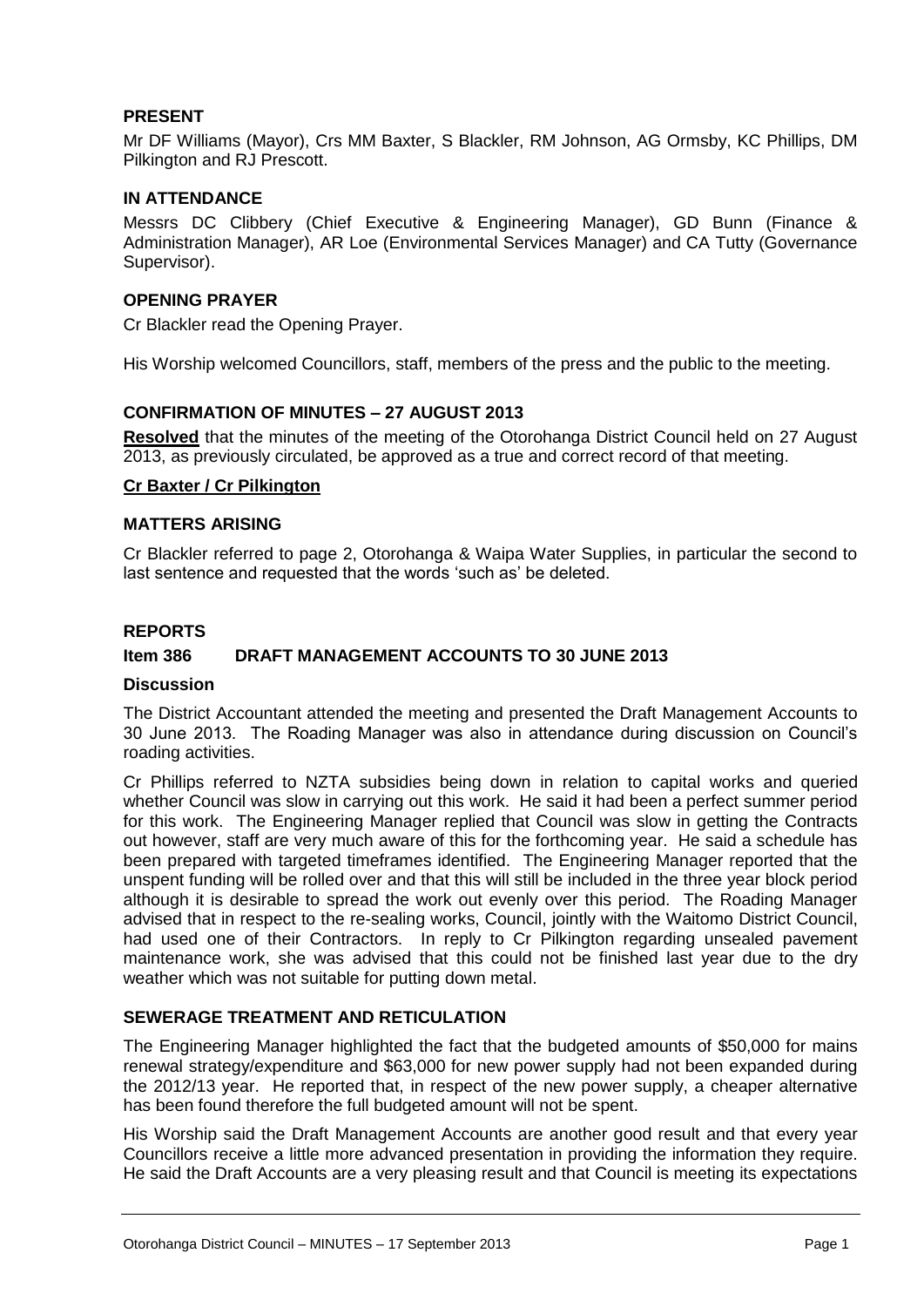under the 10 year plan. His Worship felt that this will be a challenge for the next Council to keep on developing the District and reducing Council's debt.

#### **Resolved**

That the Draft Management Accounts for the year ended 30 June 2013 be received.

#### **His Worship / Cr Blackler**

#### **Item 387 CARRYOVERS 2012/13/14**

#### **Discussion**

Members were referred to a list of the capital Carryovers identified from the 2012/13 financial year.

#### **Resolved**

That Council adopts the carryovers as listed below -

|                                                  | 2012/13              | Amount                          | <b>Proposed</b><br>carry | <b>Funding</b><br><b>Method</b> |                                                                                                                                            |
|--------------------------------------------------|----------------------|---------------------------------|--------------------------|---------------------------------|--------------------------------------------------------------------------------------------------------------------------------------------|
| <b>Item</b>                                      | budget<br>allocation | spent to 30<br><b>June 2013</b> | over<br>amount           |                                 | Reason                                                                                                                                     |
| Walker Road                                      | 60,000               |                                 | 60,000                   | Cash<br>surplus<br>funded       | Physical works completed, however<br>legal side not yet completed, so<br>carried over as work in progress as<br>no asset exists to record. |
| <b>Water Supply</b><br><b>Mains Renewals</b>     | 25,000               |                                 | 25,000                   | Cash<br>surplus<br>funded       | Work delayed due to lack of<br>resources. To be completed in<br>2013/14 year                                                               |
| Stop bank<br>Improvements                        | 90,000               |                                 | 90,000                   | Cash<br>surplus<br>funded       | Work delayed due to design<br>workload and weather, work to be<br>completed in 2013/14 year.                                               |
| <b>Skate Park</b><br><b>Structure</b><br>Upgrade | 4,000                |                                 | 4,000                    | Cash<br>surplus<br>funded       | Work not completed, to be<br>undertaken in 2013/14 year.                                                                                   |
| Customer<br><b>Services</b><br>Upgrade           | 10,000               | 2,635                           | 7,365                    | Cash<br>surplus<br>funded       | Work not completed, to be<br>undertaken in 2013/14 year                                                                                    |
| MIS - Hardware<br>and Software                   | 105,000              | 95,006                          | 10,000                   | Cash<br>surplus<br>funded       | Upgrade of DR/Backup solution.<br>Work not able to be commenced<br>prior to 30 June 2013.                                                  |
| Website                                          | 25,000               |                                 | 25,000                   | Cash<br>surplus<br>funded       | Work held up due to change in<br>website developer. Work<br>programmed to begin 1 September<br>2013.                                       |
| Zero Waste<br>Initiatives                        | 20,000               | 2,731                           | 17,000                   | Cash<br>surplus<br>funded       | Commissioning of additional rural<br>recycling centre's, not completed.                                                                    |

#### **Cr Pilkington / Cr Prescott**

#### **Item 388 REWA REWA RESERVE**

#### **Discussion**

The Chief Executive summarised a comprehensive report on matters relating to the Rewarewa Recreation Reserve on Barber Road. He outlined the background to the present situation and advised that as mediation has been unsuccessful, the process has been brought back to where it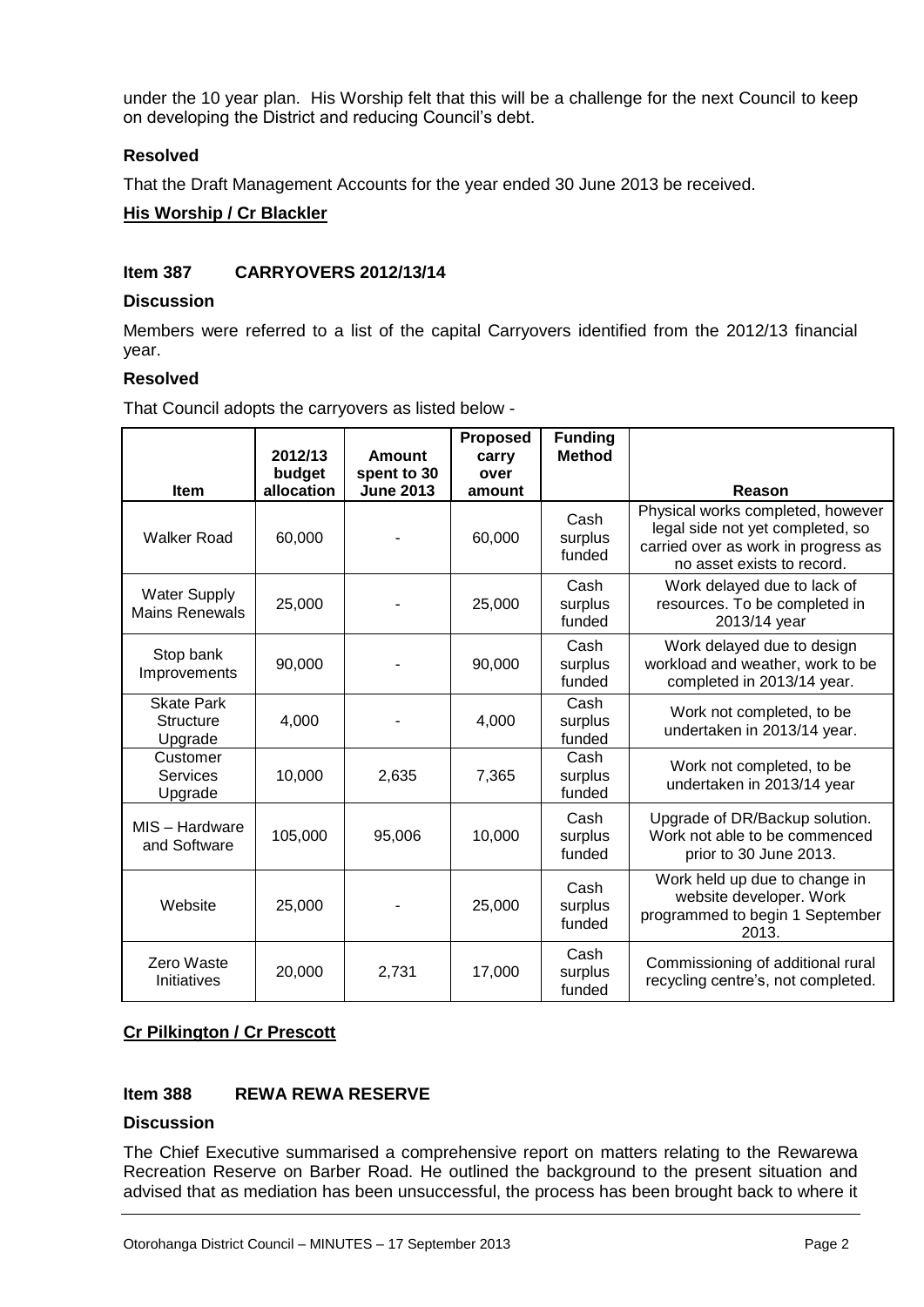was shortly after a workshop meeting on 6 August 2013, when it was agreed that a revised strategy for management of the Reserve should be adopted that contained some of the following elements –

- 1. Strong endorsement of majority view
- 2. More rigorous Management Group governance processes
- 3. Resumption of direct Council Management
- 4. Relinquishment of Council responsibility for Reserve.

The Chief Executive reported that three options were available for consideration to further reduce Council's involvement being –

- 1. Cancellation of vesting
- 2. Leasing
- 3. Sale.

The Chief Executive proposed a management strategy based on elements 1 and 2. Cr Blackler referred to the distribution of voting papers for the Management Group and suggested this should include residents on the parliamentary electoral roll. In reply to Cr Phillips, the Chief Executive advised that the proposed election area includes Barber Road from its commencement through to the district boundary. Cr Phillips referred to the suggestion that a suitable period between elections might be five or six years. He expressed the opinion that a four year period would be sufficient. Cr Johnson felt that a three year period between elections would be desirable. His Worship advised that by adopting a lesser period this is enabling the opportunity for change and constantly keeping the issue upfront in people's minds. Cr Johnson acknowledged the huge amount of work put in by Council's Chief Executive on such a minor matter. In addition to preferring a three year term, he also suggested that item 'e' in the recommendation be amended to read "Council will not support the opposing views of a minority on the Committee." The Chief Executive confirmed that the Reserve is vested in Council.

His worship requested that consideration of the item be deferred to later in the meeting to enable submitters to the proposed amendments to the Liquor Control Bylaw to be heard.

#### **Item 390 CONFIRMATION OF LIQUOR CONTROL BYLAW**

#### **Discussion**

The Environmental Services Manager presented a report informing Members that a Proposed Amendment Council's Liquor Control Bylaw 2007 was notified for public submissions on 26 July 2013 with the period for submissions closing on 30 August 2013. He advised that 16 submissions were received, four of these submitters requested to be heard in support of their submission and accordingly will be in attendance at today's meeting.

#### **KAWHIA HOTEL**

Mr David Barnett, Kawhia Hotel owner, with his partner, Ms Annie Tapara, presented a submission opposing the Proposed Amendment to the Liquor Control Bylaw 2007. Mr Barnett referred to a petition attached to the submission signed by various members of the public. He reported that the proposal will hurt many businesses in the Kawhia/Aotea area as a number of these businesses will not be able to allow their customers to sit on the footpath and enjoy a drink. Mr Barnett advised that the Kawhia Hotel has a fenced off garden area for this purpose.

Mr Barnett informed Members that under 'Pub Charities' a sum of \$12,000 was granted to assist with the upgrade of the barbecue area on the foreshore. He said if this proposal is introduced members of the public will not be able to sit down and enjoy a drink in this area. He said if he had known of the proposal then he would not have encouraged the donation to be made. Mr Barnett referred to efforts to encourage tourism to Kawhia and expressed the opinion that the existing Bylaw should remain as is. He referred to tourists and locals that enjoy the hot pools on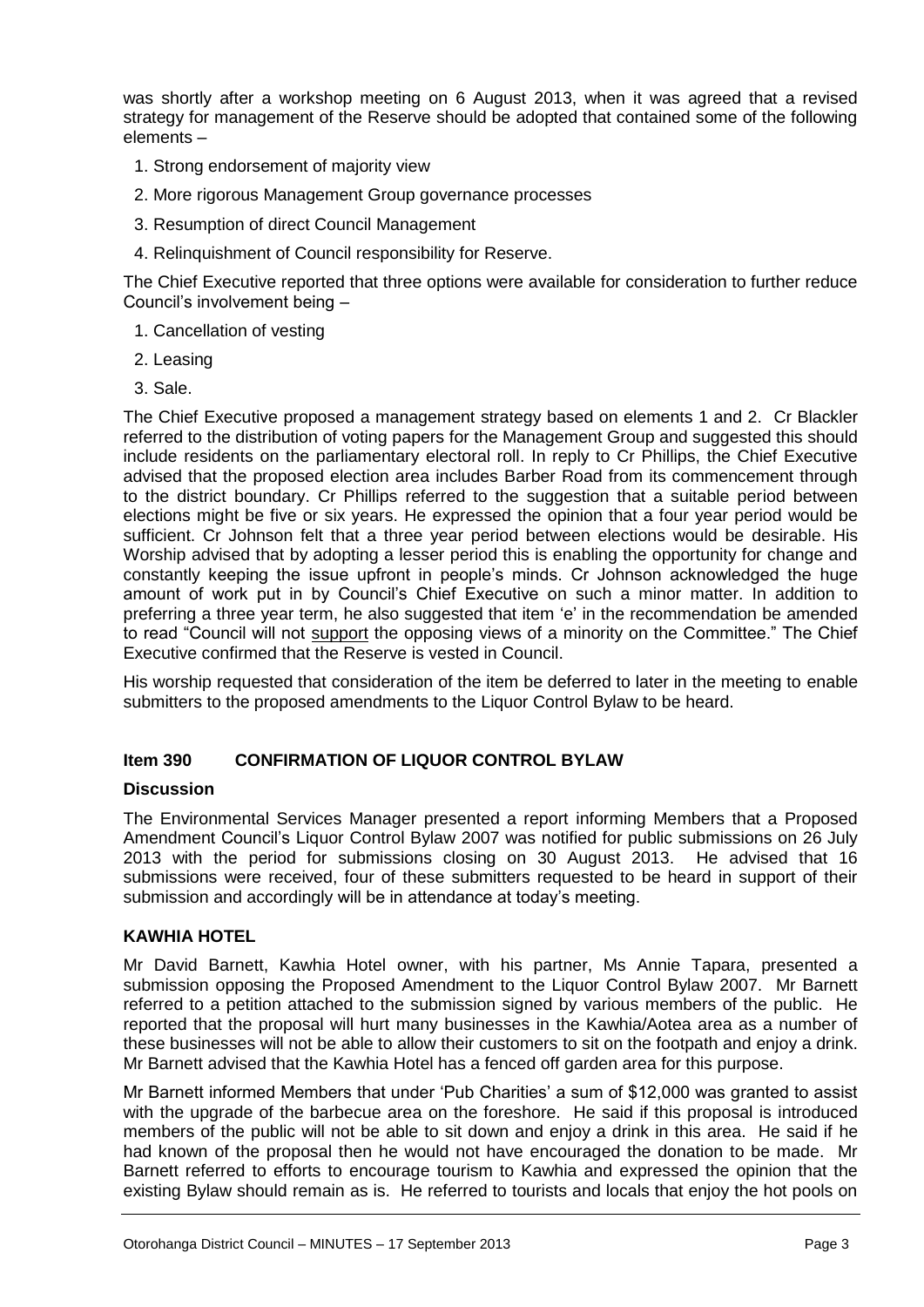Ocean Beach where liquor is consumed. He said often fishermen have a drink or two while they are fishing.

His Worship referred to Mr Barnett's earlier comments of business clientele drinking on the footpath and advised that these people will not be affected by the proposed change. Mr Barnett replied that although these people may not be affected, others, both local and visitors will see them drinking on the footpath and query why they are not able to do so in other public places. He expressed the opinion that a full 24 hour/7 day a week ban on liquor consumption in public places will split Kawhia. Mr Barnett again expressed the opinion that no alteration to the existing Bylaw is required and Council should not be looking at putting in place a Bylaw to prevent potential future incidents. He expressed the opinion that previous incidents have been blown out of proportion. Cr Pilkington advised that Oparau is not included in the proposed ban area. Cr Blackler informed Mr Barnett that the Kawhia Boat Club has indicated support of the proposed change.

#### **MR HANO ORMSBY**

Mr Ormsby thanked Council for the opportunity to speak to his submission. Mr Ormsby reported on recent Community forum meetings held over the past six months. These have been held in an attempt to obtain a balance between maintaining law and order within the Kawhia and Aotea townships and to kerb undesirable behaviour in public places. He said the Liquor Ban is the forum's initiative to make Kawhia a safer place in which to live and visit. Mr Ormsby referred to the 11 January incident and said that the Kawhia Community Board does not wish to see another incident like this happen in Kawhia or Aotea. He said the proposed change in the Bylaw would provide assistance to the local Police in preventing such a re-occurrence. Mr Ormsby reported that the Senior Sergeant of the District Police supported the proposal. His Worship suggested that there appears to be three options available to Council, these being –

- 1. Support the proposal
- 2. Vote against the proposal
- 3. Put the matter back to the Kawhia Community Board to re-consider the extend and conditions of the proposal.

Mr Ormsby replied that yes, there is a feeling that a compromise may be a better way and could be considered.

#### **MS ANNETTE GANE**

Ms Gane, Aotea's representative on the Kawhia Community Board, reported that the Board supported a total ban although the proposal has created a division within the Kawhia/Aotea Communities. She said personally, she is of the opinion that a compromise may be arrived at which will be agreed to by both those for and against the current proposal. Ms Gane said that the proposal will impact on the Community and visitors to Kawhia and Aotea. She suggested that the current Liquor Ban be extended to after the Kai Festival on 6 February.

His Worship said that it also has to be accepted that Kawhia is a small place and that any Bylaw is only a piece of paper and will always need local people to step in and support it if required. He said Kawhia will be the place the Community wants it to be. His Worship felt that the communities need to send the right messages with the challenge, for Council being to assist Kawhia and Aotea in achieving this.

Cr Blackler referred to the new barbecue supported by the Kawhia Community and queried whether the proposed amendment will make use of this facility difficult. She was informed that the new barbecue is a convenience for people to eat and enjoy a drink. His Worship expressed the opinion that should the matter be referred back to the Kawhia Community Board, then the consultative process will have to re-commence again. His Worship thanked the submitters and their support people for their attendance at today's meeting. Cr Pilkington expressed her thanks also to the Chair and Aotea Member of the Kawhia Community Board for their attendance.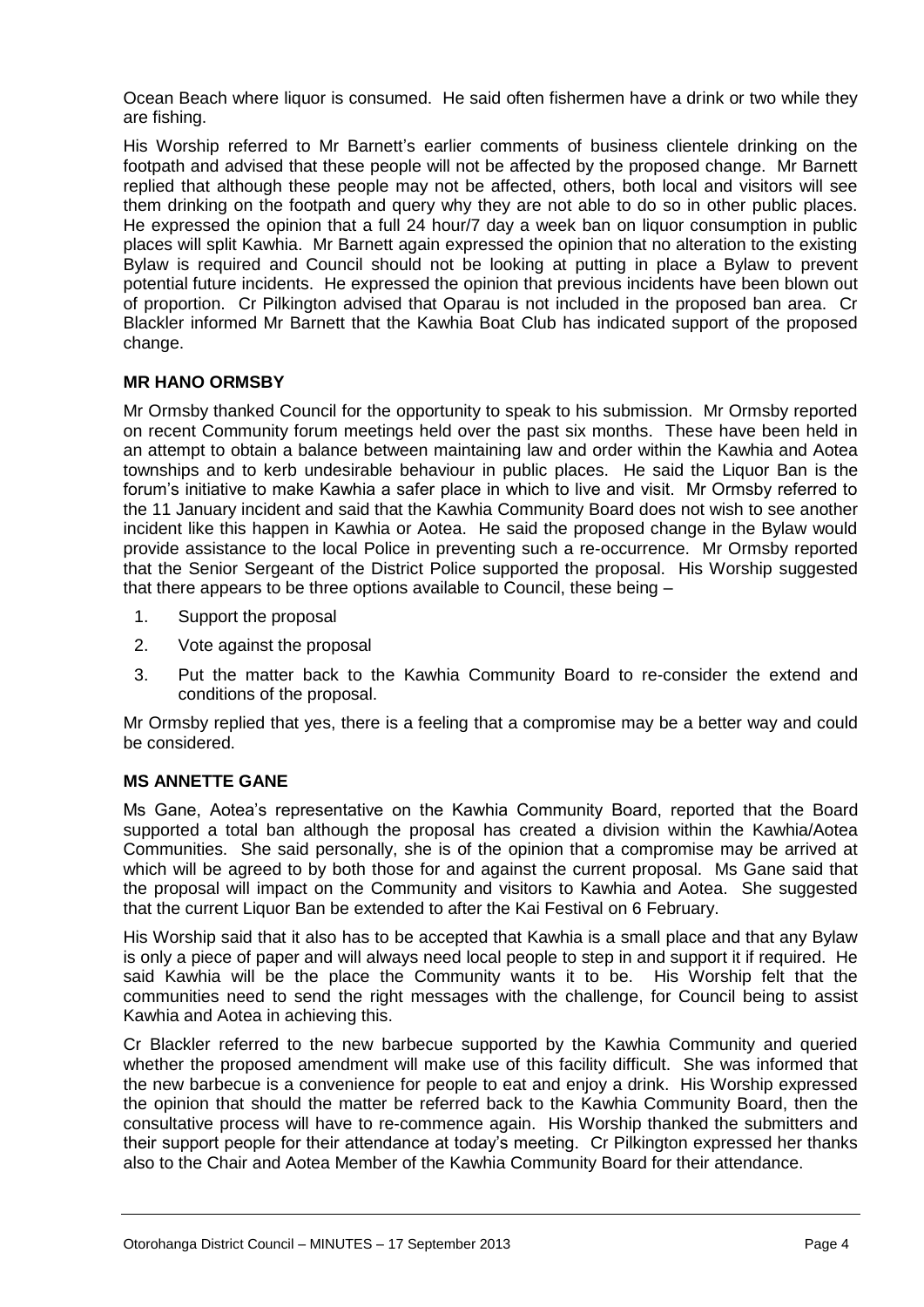Cr Pilkington advised that Ms Judith Johns had forwarded her apology for today's meeting. His Worship said there are a number of people supporting the proposal and a number against it. He felt that tension will continue within the Communities however, it does seem that there is a number of options available to strengthen the current ban. Cr Pilkington said she endorsed the comments by His Worship and felt that Council would be moving down the right track in referring the matter back to the Kawhia Community Board. His Worship said the Communities cannot afford another tragic incident as occurred earlier this year. Cr Baxter agreed with possibly extending the current Bylaw and not enforcing a total ban. He agreed that the matter be put back to the public. His Worship felt that there is a risk that as time goes by the severity of the incident earlier this year will be forgotten therefore any means to alleviate this should be considered. Cr Pilkington felt that an amendment could be a preventative tool, a means of attempting to tell people that anti-social behaviour that comes from drinking is not acceptable.

Cr Johnson said he would be interested in hearing the Environmental Services Manager's opinion both on enforcing any proposed change and what other resort areas have in place to control this matter. The Environmental Services Manager replied that although Council can make a Bylaw and that this will be enforced by Police. He said the Police engage extra staff during the current restricted period of the ban and that the current ban has a clear cut-off period. He suggested to Members that they steer away from introducing any subtly watered down options. His Worship felt that these issues are difficult to police and that reliance is placed on the Community to enforce any Bylaw. He said people within the Community will have to come forward and provide support. The Environmental Services Manager reported that although the Bylaw covers all of the District, it is currently only in effect in Kawhia and Aotea.

Cr Prescott queried whether the local people will step up to assist the Police in enforcing the Bylaw. He said initially he was in favour of the total ban however, now considers the present Bylaw adequate. His Worship said points have been made by all parties creating a definite division of opinion. Cr Blackler said she agreed with Cr Prescott's comments and felt that if you can't regulate or control a situation by introducing a Bylaw then it is not worth having. She expressed the opinion that a short sharp ban period can be enforced more easily. Cr Ormsby said he is concerned about uncontrolled drinking in public places and felt it was up to the local Communities to supervise. Cr Phillips said he could not support a total ban however, he would support a ban during the 'party time' period. Cr Baxter suggested that the matter be put back to the Community to consider extending the current ban. His Worship agreed that the matter should be placed back to the Kawhia Community Board in order to propose any change to the existing Bylaw.

#### **Resolved**

**That** 

- 1. The Environmental Services Manager's report be received.
- 2. The proposed Bylaw Amendment, as presented, is not appropriate.
- 3. Further discussion and consultation be conducted with the Community on potentially appropriate changes to the Liquor Control Bylaw 2007.

#### **Cr Pilkington / Cr Baxter**

#### **Item 388 REWAREWA RESERVE – CONTINUED**

#### **Discussion**

Members referred to the suggested changes submitted by Cr Johnson being –

- 1. Clause 3 in the staff recommendation be amended to… Council will not support the opposing views of a minority on the committee.
- 2. Clause f be amended to read 'Implementation of a set of Mandatory Rules for the function of the Committee that incorporates points a, b and e in the proposed recommendation subject to amendments agreed by Council, in particular to the suggestion of a three year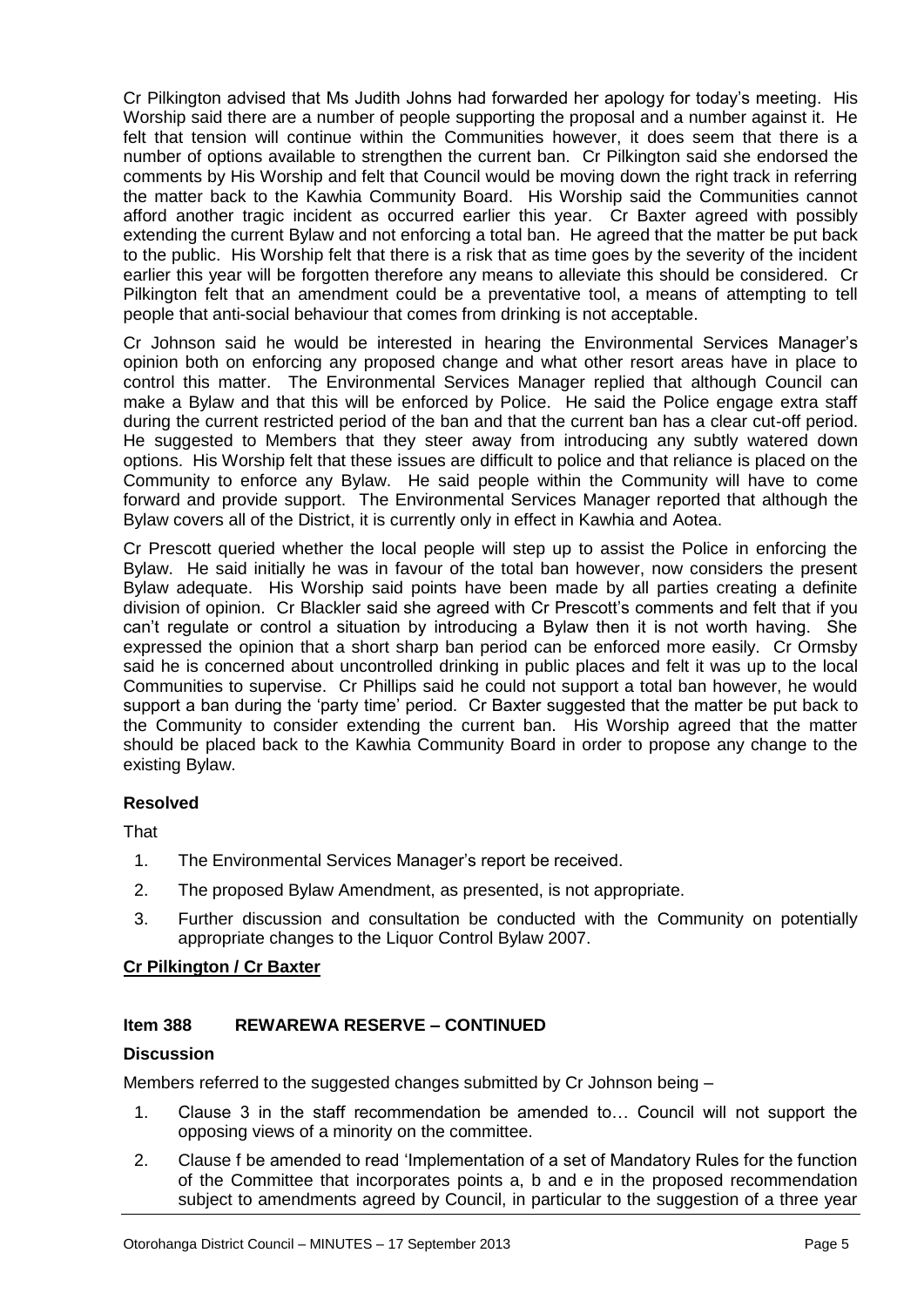term from when the current Committee was first established. He suggested that initially a three year term be introduced under the new framework and thereafter five yearly. Cr Phillips suggested that a new Committee be formed now. Cr Johnson felt that the three years coincides with the election period for Councillors. Cr Pilkington expressed the opinion that the current Committee has been 'on hold' until this financial year. Cr Johnson said he has a real issue with the extent of time the Chief Executive has had to spend on this matter and felt that the matter should be put in motion and then left. Committee Members could then approach himself if necessary.

#### **Resolved**

#### **That**

- 1. Council adopts the following stance in respect of the management of the Rewarewa Reserve:
	- a. Decisions in respect of reserve management are to be made by a clear majority of Management Group ('Committee') members.
	- b. Some enhancement of Committee meeting procedures is required to improve the clarity of decisions, including circulation of meeting agenda, voting on formal resolutions, confirmation of minutes and periodic election of Committee members.
	- c. Council's consideration of the validity of Committee decisions will be based only on whether proper process was followed and a majority of Committee members were in favour. Council has no interest in what the decisions are, so long as they do not require funding from Council, or expose Council to significant liability. Council does not care if a decision undoes something done previously, so long as there is no associated cost or liability for Council.
	- d. Council will not invest anything in discretionary 'improvements' or changes to the reserve that could potentially be undone in the future by changing membership of the Committee.
	- e. Council will not support the opposing views of a minority on the Committee.
	- f. Implementation of a set of Mandatory Rules for the function of the Committee that incorporates points a, b and e above subject to the amendments agreed by Council.
	- 2. Previously Council approved works (removal of structures) are to proceed.

#### **Cr Johnson / Cr Phillips**

#### **LUNCHEON ADJOURNMENT**

Council adjourned for lunch at 12.30pm and resumed at 1.02pm.

#### **Item 389 PROPOSED FIBRE OPTIC CABLE INSTALLATION**

#### **Discussion**

The Chief Executive presented a report informing Members that discussion of potential funding of the installation of a fibre optic cable to enable provision of high speed internet services to business properties on Progress Drive, part of Huiputea Drive and the lower section of Main North Road has recently taken place between the Otorohanga District Development Board and the Otorohanga Community Board. He said it is believed that there is significant merit in the proposal, but because of the relatively unusual distribution of costs and primary benefits, it is considered appropriate for Council to discuss this matter prior to confirming, or otherwise, any recommendation by the Community Board. The Chief Executive also advised that Council has not signalled the funding of such works.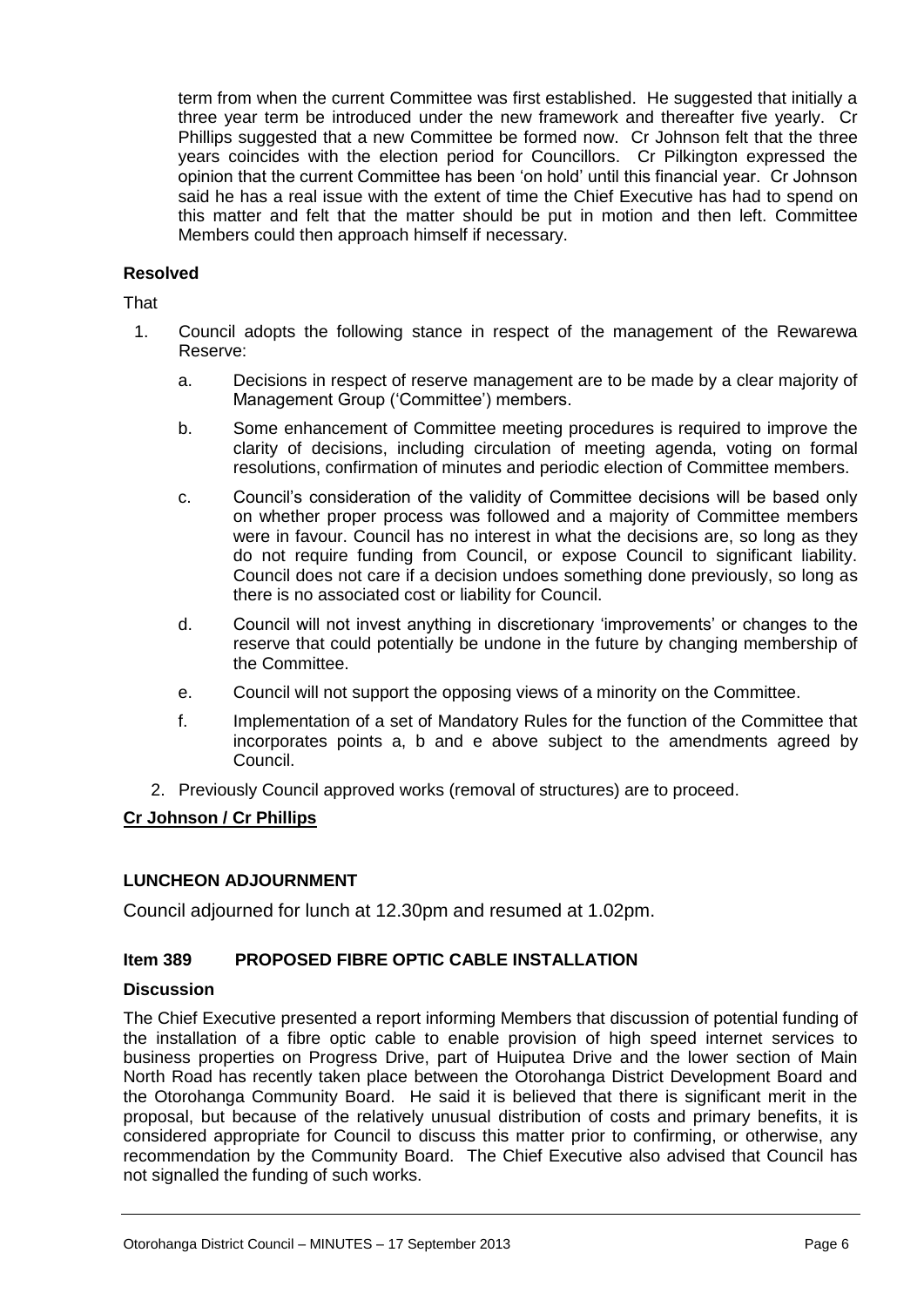The Chief Executive informed Members that currently the funding given to the District Development Board is without Council approval of what these funds are used for. He queried whether there is a greater need for this to be disclosed. The Chief Executive said currently it is a question of whether Council Members are comfortable with the proposed funding jointly with the Development Board for the installation of the fibre optic cable.

Mr Ormsby informed Members that this cable is already at the Kakamutu Road substation and will then go up Maniapoto Street. The Chief Executive reported that the cable is going to the Otorohanga Primary School and therefore the proposal will be an extension of this work. He said there are no plans for funding to be provided by Central Government.

His Worship said he was thankful that the installation of this cable is not restricted to Maniapoto Street and grateful the Otorohanga Community Board has funds available for this work and that the District Development Board has seen merit in its installation. Cr Prescott said the Board is of the opinion that the proposal is future-proofing to encourage other companies to come into the Progress Park area. He said in addition it will encourage businesses to remain in Otorohanga. Cr Johnson said he agreed entirely with the proposal. With regard to the cost of the installation, the Chief Executive advised this is to provide the extra length to the defined area proposed. Cr Blackler said she supported the proposal however, would like to see those businesses benefitting from the installation to be charged perhaps by way of a fixed capital contribution.

#### **Resolved**

That

- 1. Council confirms support for joint funding by the Otorohanga District Development Board (ODDB) and the Otorohanga Community Board (OCB) of installation of a fibre optic cable to enable provision of high-speed internet services to business properties on Progress Drive, part of Huiputea Drive and the lower section of Main North Road, as described in the report to the OCB of 12 September 2013.
- 2. There shall be further discussion between Council and the Otorohanga District Development Board in respect of disclosure of proposed expenditure.

#### **Cr Phillips / Cr Prescott**

#### **Item 391 ROAD LEGALISATION PART SIRCOMBE ROAD SO 462652 & SO 427303**

#### **Discussion**

The Engineering Manager presented a report advising that Council has documents requiring consent to legalising of part of Sircombe Road being the middle section for a length of approximately 1000m.

#### **Resolved**

**That** 

- 1. The Otorohanga District Council hereby consents to the Minister of Land Information declaring:
	- a. Pursuant to Sec 114 of the Public Works Act 1981 the land described in the **First Schedule** below being declared road and vested in the Otorohanga District Council.
	- b. Pursuant to Sec 116 and 117 of the Public Works Act 1981 the land described in the **Second Schedule** below being stopped and vested in the adjoining properties by way of amalgamation with the titles listed and being subject to existing mortgages recorded on the titles.

#### *South Auckland Land District – Otorohanga District*

**First Schedule** - *Land to be Declared Road*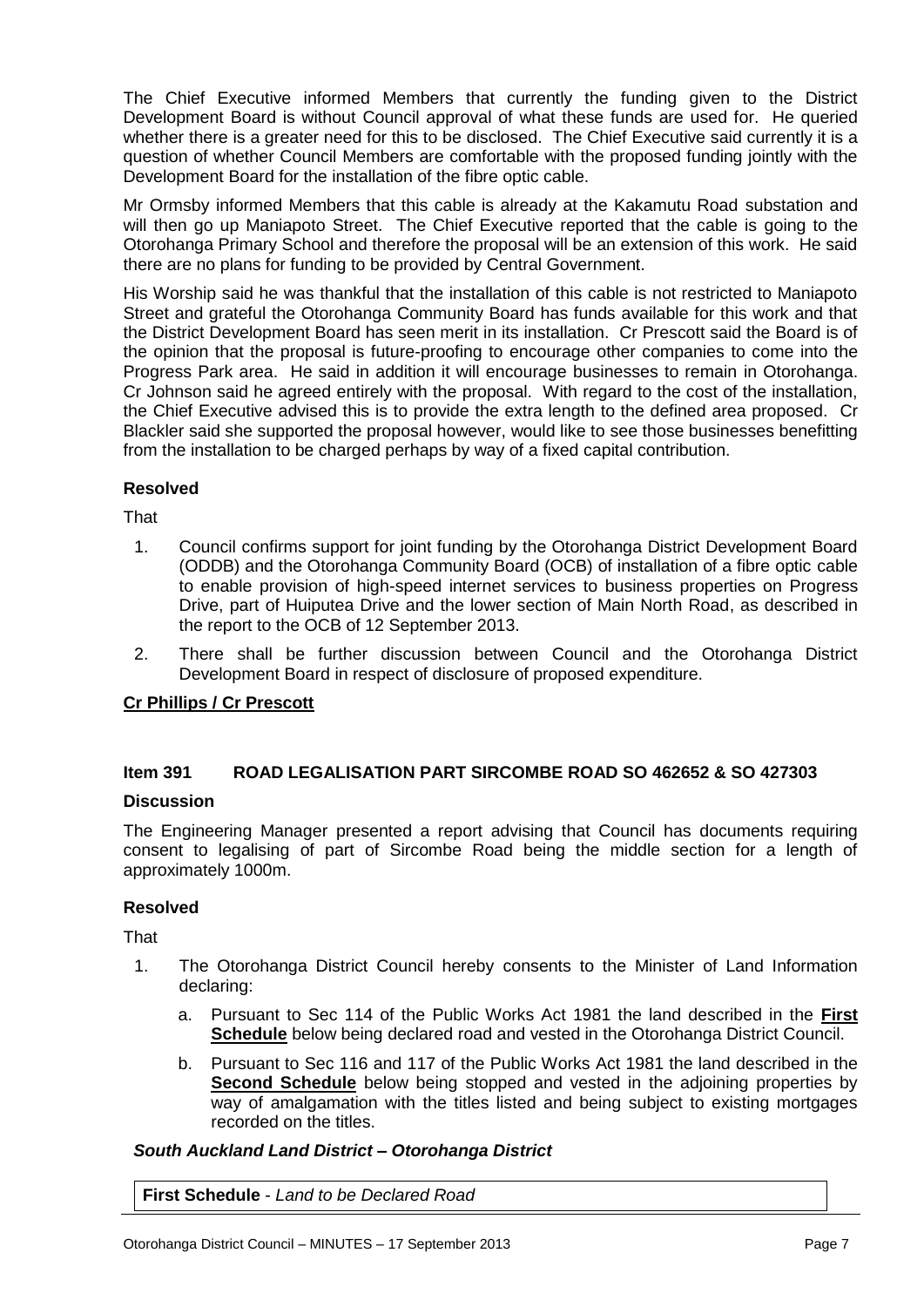| Area              | <b>Description</b> | Title                 | Owners            |
|-------------------|--------------------|-----------------------|-------------------|
| 435m <sup>2</sup> | Sec 2 SO 427303    | CFR SA1049/110        | ST & JR Tucker    |
| 781m <sup>2</sup> | Sec 7 SO 427303    | CFR SA1049/110        | ST & JR Tucker    |
| 433m <sup>2</sup> | Sec 3 SO 427303    | CFR 364616            | <b>AD Browne</b>  |
| $207m^2$          | Sec 8 SO 427303    | <b>CFR 94714</b>      | <b>LL Harnett</b> |
| 171 $m2$          | Sec 10 SO 427303   | CFR 398684            | DS & SL Pease     |
| 181 $m2$          | Sec 12 SO 427303   | <b>CFR SA1207/278</b> | <b>SJ Pevreal</b> |

**Second Schedule** – *Road to be Stopped and Vested by Amalgamation in Adjoining Properties*

| Area              | Description      | Title          | Owners                      |
|-------------------|------------------|----------------|-----------------------------|
| 235m <sup>2</sup> | Sec 2 SO 462652  | CFR 364615     | <b>Walters Holdings Ltd</b> |
| 522m <sup>2</sup> | Sec 1 SO 462652  | CFR 364616     | <b>AD Browne</b>            |
| 875m <sup>2</sup> | Sec 4 SO 427303  | CFR SA1049/110 | ST & JR Tucker              |
| 358m <sup>2</sup> | Sec 5 SO 427303  | CFR 364616     | AD Browne                   |
| 590 <sup>m²</sup> | Sec 6 SO 427303  | CFR 947149     | <b>LL Harnett</b>           |
| 341m <sup>2</sup> | Sec 9 SO 427303  | CFR SA1049/110 | ST & JR Tucker              |
| 393m <sup>2</sup> | Sec 11 SO 427303 | CFR 398684     | DS & SL Pease               |

2. The Mayor and Chief Executive of Otorohanga District Council be authorised to sign and seal any documentation necessary to legalise plans SO 427303 and SO 462652.

#### **Cr Johnson / Cr Phillips**

#### **Item 392 MANIAPOTO FAMILY VIOLENCE INTERVENTION NETWORK – PICNIC IN THE PARK PROPOSAL**

#### **Discussion**

The Chief Executive reported he has been unable to ascertain what support, whether financial or moral, this organisation is requesting from Council. Accordingly it was agreed that the proposal be presented for Members information.

#### **Resolved**

That Maniapoto Family Violence Intervention Network Picnic in the Park proposal be received.

#### **His Worship / Cr Prescott**

#### **GENERAL**

#### **OTOROHANGA DISTRICT & COMMUNITY CHARITABLE TRUST**

Cr Johnson reported that a cheque for \$5000 on behalf of the Trust has been presented to the local Fire Brigade for the purchase of a utility vehicle.

#### **COMBINED SPORTS FACILITY**

Cr Johnson referred to a recent meeting of interested parties to consider the establishment of a combined sports facility. He said this is a great proposal in principle however, queried whether it can be afforded and how the proposal could be funded. His Worship reported it is the intention to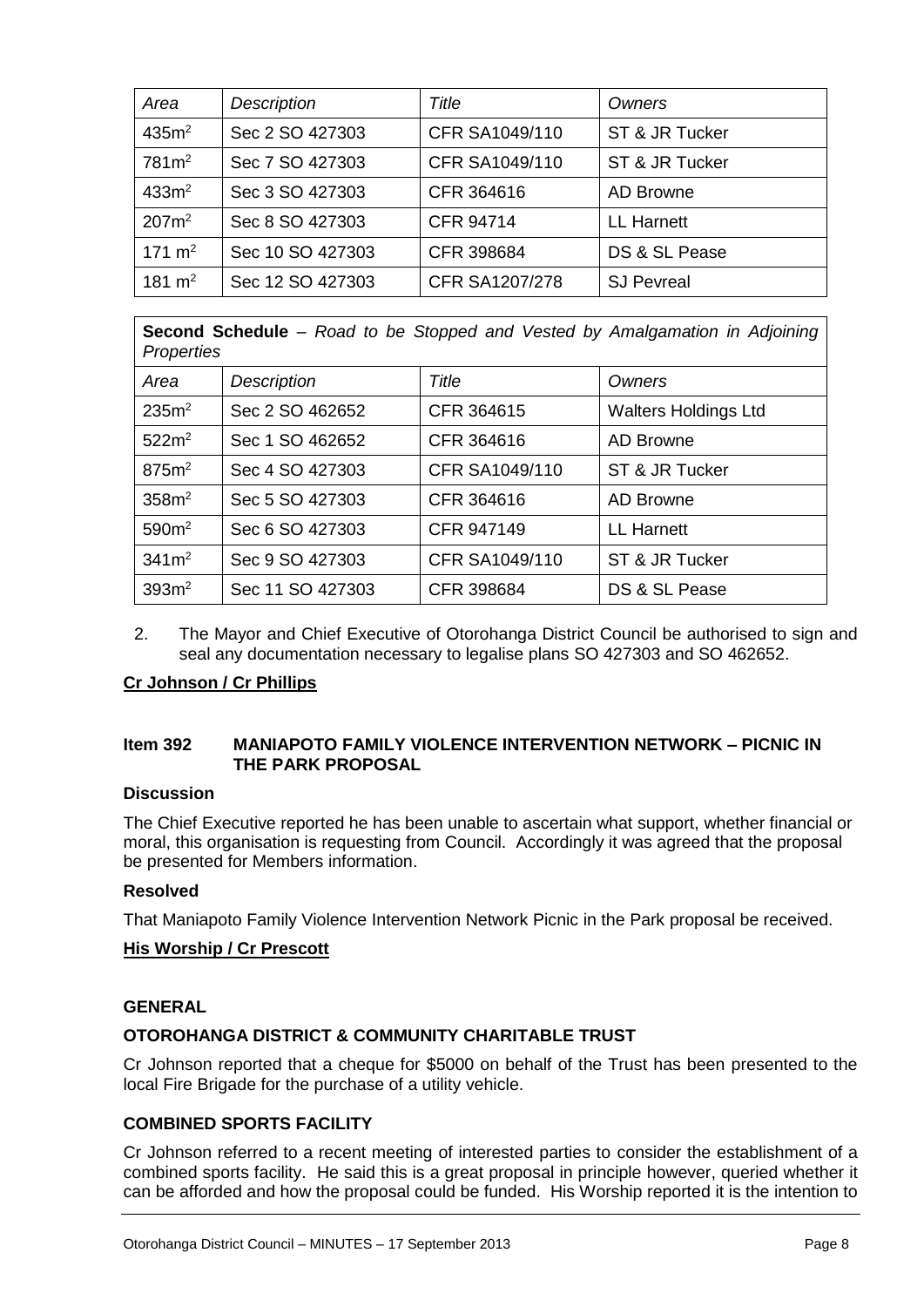form a small steering group as a number of people feel the proposal has merit however, to proceed it needs to be considered on a concept/timeframe.

#### **NGUTUNUI QUARRY**

Cr Pilkington reported on the gorse growing in the Ngutunui Quarry and that seeds are being distributed in metal taken from the quarry. The Chief Executive replied that the quarry does get sprayed for noxious plants as it is a condition of the Lease. Cr Pilkington expressed concern that the seeds could be distributed to roads outside the District. The Chief Executive advised that this is a matter for the Lessee. Cr Blackler suggested that the people aware of the situation should complain to the Waikato Regional Council in order to get them involved.

#### **INCITE YOUTH EVENING**

Cr Pilkington informed Members of an Incite Youth Evening organised by the Otorohanga District Development Board to be held at the Otorohanga Club this evening commencing at 6.00pm.

#### **CIVIL DEFENCE MEETING**

Cr Blackler reported, following a recent Civil Defence meeting, that it is the intention to employ a Welfare Manager which will be funded via rates at 60c per household.

#### **REGIONALTRANSPORT COMMITTEE MEETING**

Cr Blackler reported that discussion was held on an interim report regarding revision to NZTA's Financial Assistance Rate (FAR) however, only preliminary results have been reported, no information on potential FAR rates.

#### **RAUKAWA JOINT MANAGEMENT AGREEMENT**

Cr Blackler reported she recently attended the signing of the Raukawa Joint Management Agreement, with His Worship.

#### **WRC REGIONAL POLICY STATEMENT**

Members were informed of a Waikato Regional Council's Regional Policy Statement meeting to be held at Te Aroha on 19 September 2013. It had been suggested that as Deputy Mayor Cr Blackler is stepping down from Council whether it would be better for another Councillor who is staying on Council to attend the meeting. The Environmental Services Manager reported that the meeting will consist of a summary of where the appeals to the Statement are at, the status and position of Councils. Cr Johnson undertook to attend the meeting.

#### **WITHERS QUARRY AND ALCOHOL POLICY**

The Environmental Services Manager informed Members it is proposed for two Hearings to be held on either 2 or 3 October 2013. He will confirm the date as soon as it is known.

#### **DISTRICT PLAN REVIEW**

The Environmental Services Manager reported that mediation on the Landscape Policy areas is currently on track however, it appears likely this appeal will have to be settled in Court.

#### **PROTECTION OF ENVIRONMENT**

His Worship referred to a pamphlet produced by Taupo Beef which comes from two farms overlooking Lake Taupo, Glen Emmreth Farm, owned by Mike & Sharon Barton and Hurakia Station, a Maori Trust farm managed by Andy and Rachel Mitchell. Members were advised that these two farms are operating under NZ's toughest Environmental Standards aimed at protecting water quality. This means their free-range, grass fed beef leaves only the lightest environmental footprint on land and lake. Members were informed that the Bartons & the Mitchells are strongly motivated to protect water quality and have changed their farming practices to protect Lake Taupo. They are at the centre of the far reaching Lake Taupo Protection Project which restricts